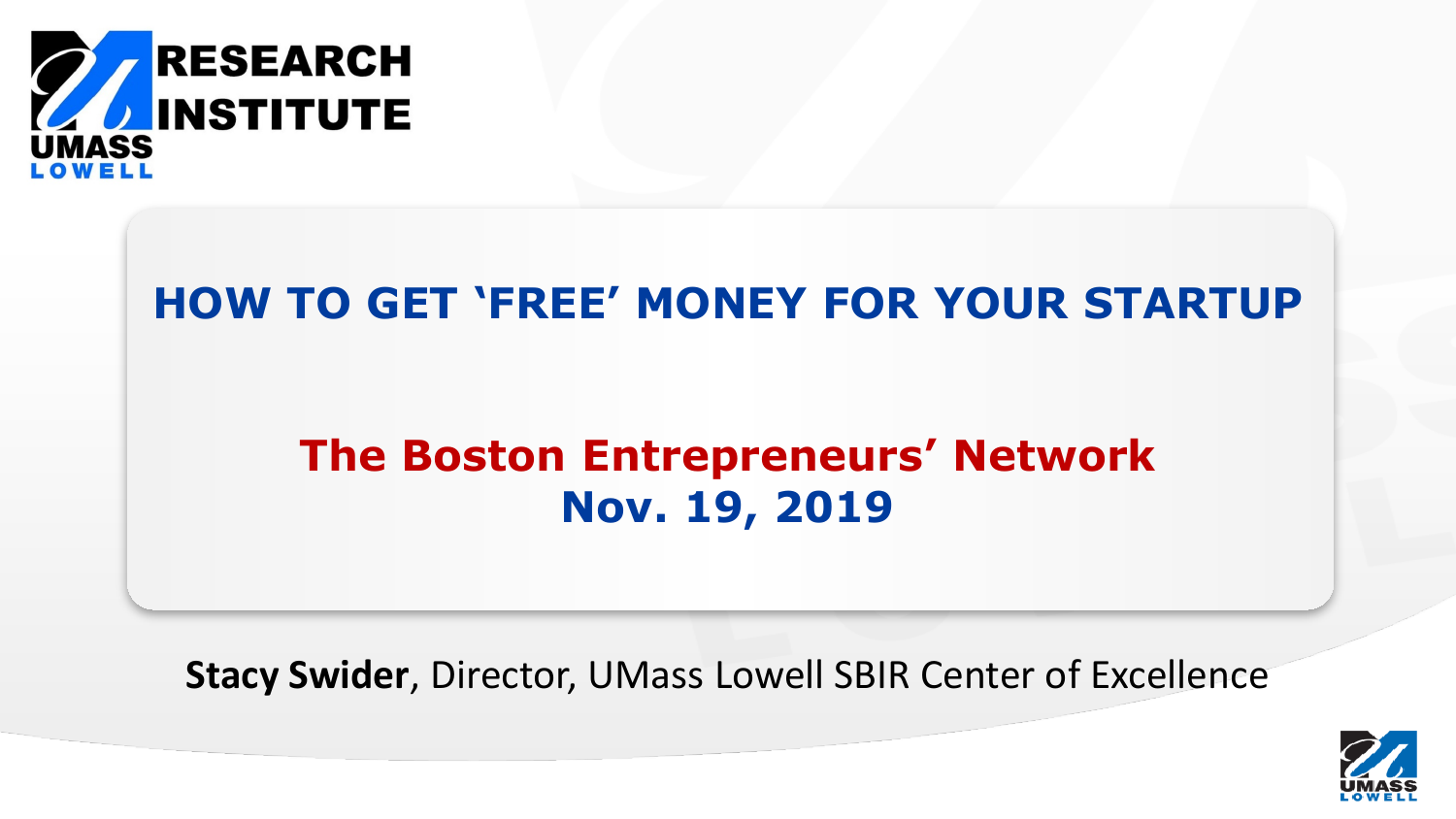# **About Me**

- BS Materials Science MIT
- Over 25 years in industry and startups
	- Novel materials, semiconductor equipment
- Wrote many SBIR proposals in the arena of nuclear detection
	- About \$6M in funding over 6 years
	- Commercialized 2 products from this funding.
	- Always got the Phase II
- $\blacktriangleright$  Now coach small companies through the SBIR/STTR process.
- Supporting the State by supporting YOU



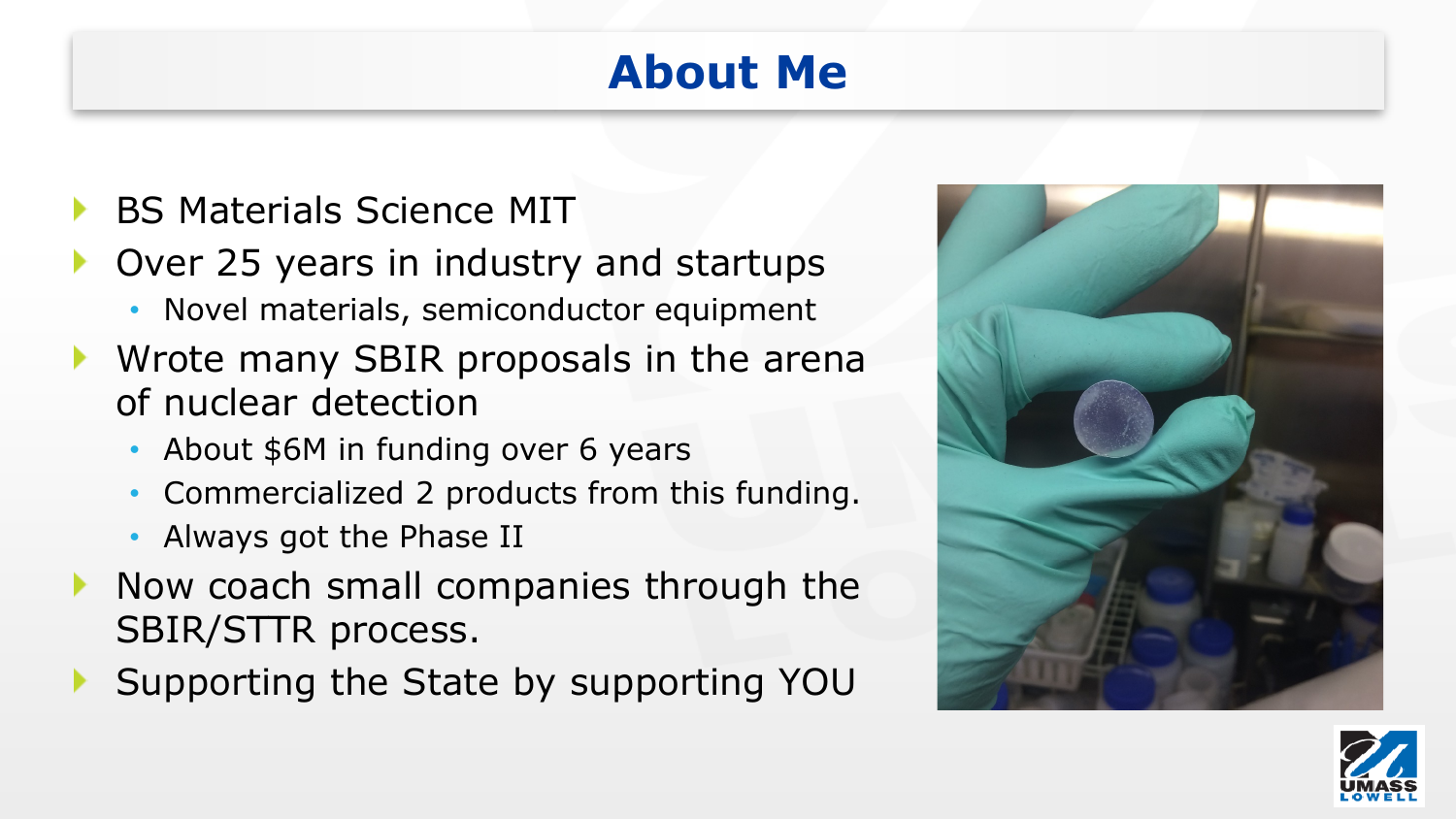# **The UMass Lowell Research Institute**

- ▶ New Center out of UMass Lowell similar to our robotics center (Nerve) or our medical device center (M2D2) but DOD-facing
- Opening a **Northstar Campus** innovation accelerator next summer, next to Hanscom AFB in Lincoln, MA
- Supporting the State and the University by facilitating contract research with DOD, continuing education, and small-business led innovation
- My office supports companies pursuing all types of SBIRs in the state of MA, and DOD-facing SBIRs nationally
	- Help find your Topic/Agency match
	- Review and edit proposals for content, clarity, cost

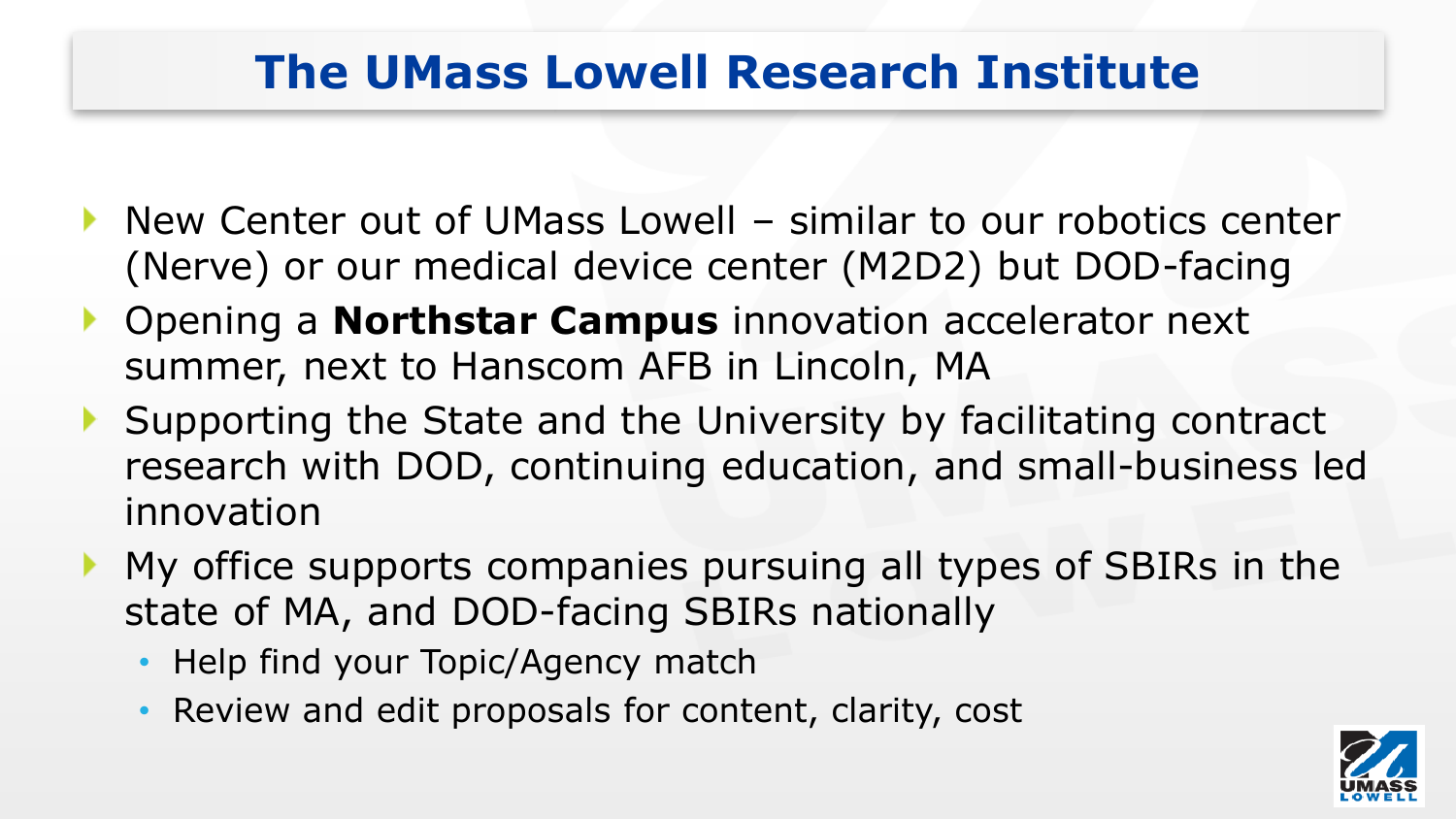# **What are SBIRs?**

# **Small Business Innovation Research (SBIR) and Small Business Technology Transfer (STTR) programs**

- $\rightarrow$  Supports R&D and financing of cutting-edge technologies
- $\rightarrow$  \$2.5 billion annual set aside (3.2% of Fed. Agency budgets)
- → Agencies: DOD, NSF, NIH, DOE, DOT, NASA, ED EPA, USDA
- → *Only small companies are eligible* = less than 500 people.
- $\rightarrow$  160,000 awards granted
- $\rightarrow$  10 patents per day
- $\rightarrow$  \$150k Phase I
- $\rightarrow$  \$1.2M Phase II
- $\rightarrow$  [www.sbir.gov](http://www.sbir.gov/)

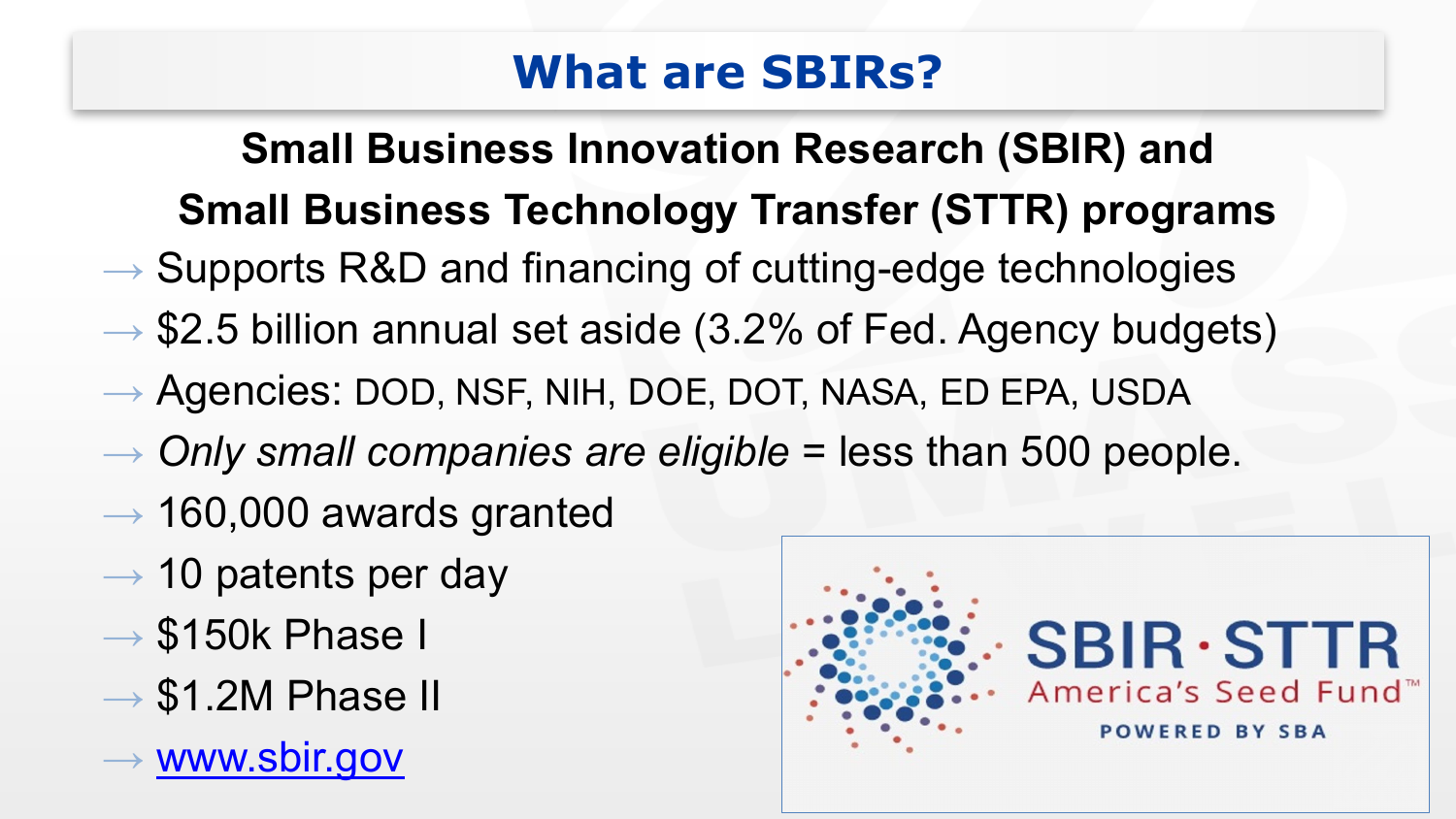# **Biggest Players are DoD, HHS**  $\rightarrow$  **DOE**

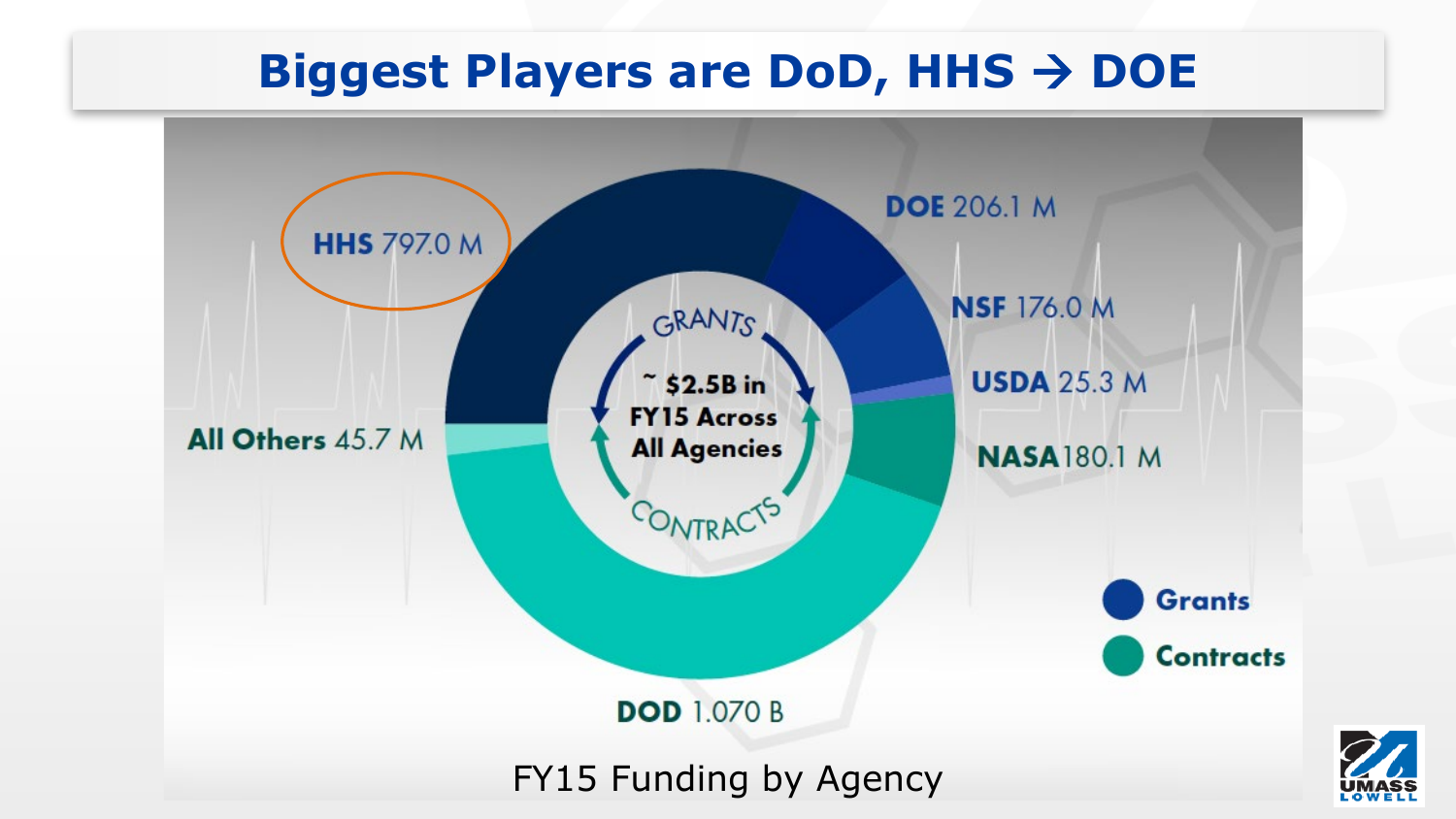# **How do SBIRs and STTRs Work?**

- Agencies release Solicitations (Funding Opportunity Announcements) with Topics. Some yearly, some 3 times a year. For inventions, not business models.
- **Non-dilutive grants and contracts --** no equity stake ▶
- Somewhat fast, 3-year program
	- Typically 6-mo Phase I
	- Then 24-mo Phase II

Must be 51% US company and must spend award  $\frac{1}{2}$  in the US...It's taxpayer \$.

- Phase III is a commercialization Phase (funded from acquisition if DOD)
- Keep IP, mostly
	- You can patent inventions developed under SBIR for 20 years.
	- Government has some data rights. Be sure to note proprietary info going in.
- SBIR: Deeper pot of money ▶
	- More awards, better chance at transition. Must do 66% of work.
- STTR: Idea developed at/with University or National Lab, with 40-60% \$ funding to the not-for-profit

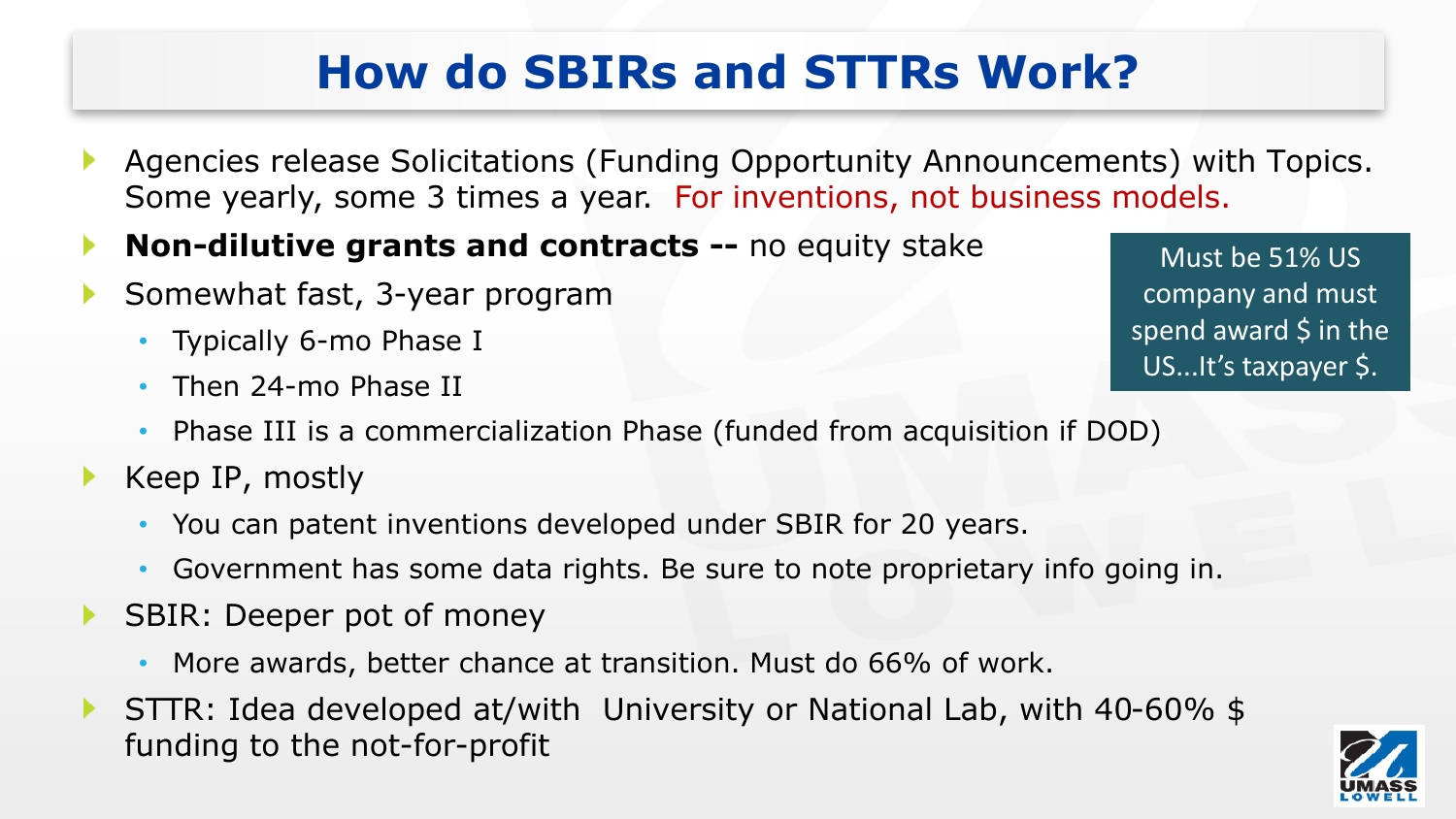# **Example Topic Areas**

#### Heath and Human Services (NIH, CDC, FDA)

- National Institute of Arthritis
- National Cancer Institute
- National Eye Institute
- Department of Energy
	- Fossil Energy
	- **Fusion Energy Sciences**
	- Energy Efficiency & Renewable Energy
- National Science Foundation
	- Advanced Manufacturing
	- Biomedical technologies
	- Quantum information technologies.
- Department of Defense
	- Defense Heath
	- **Cybersecurity**
	- Big Data

DOE PRE-RELEASE: Open NEXT NSF DEADLINE: Dec 12 NEXT NIH DEADLINE: Jan 6 NEXT DOD Topic Release: Dec. 10



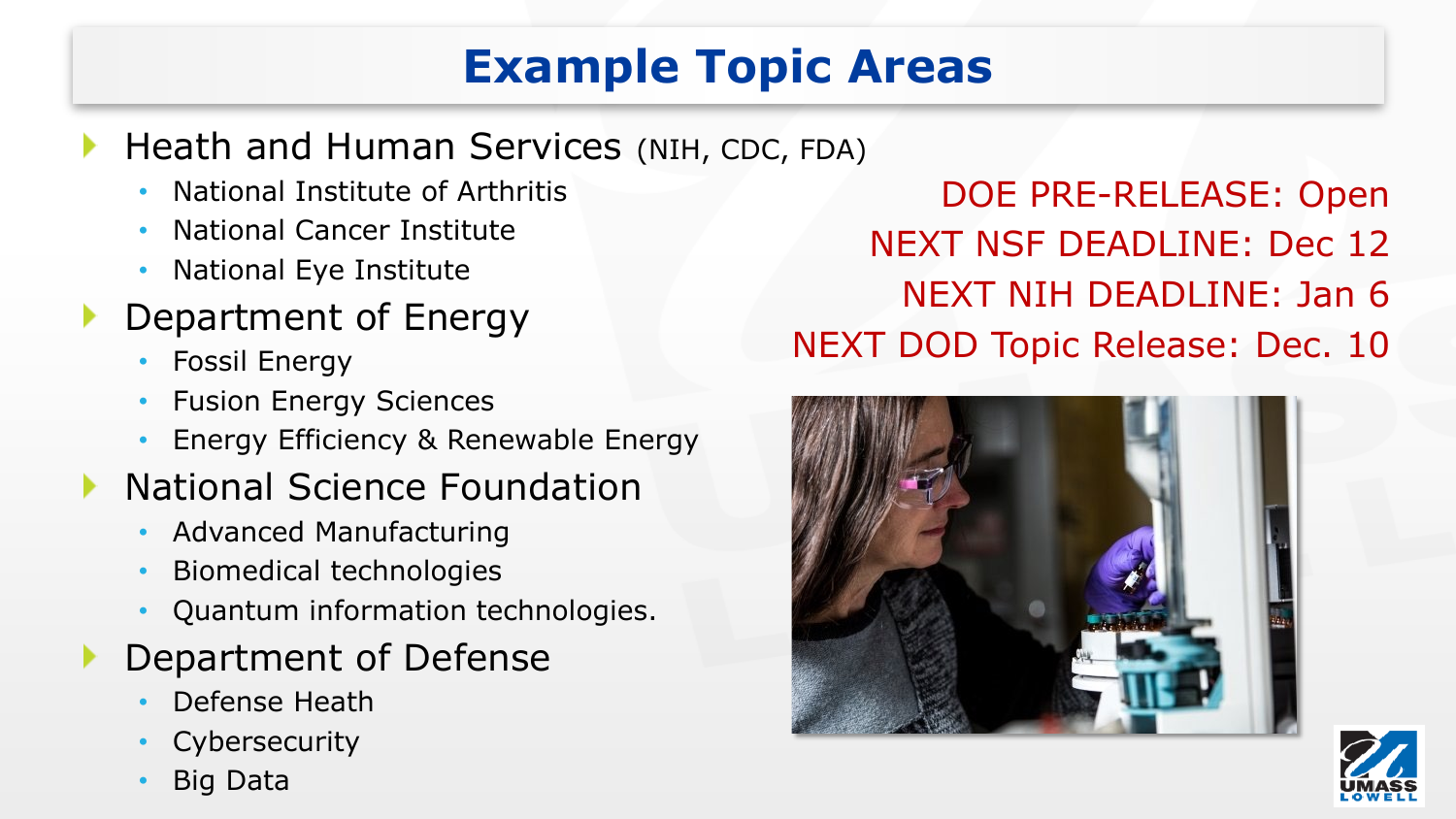# **Typical Proposal /Execution**

| Phase          | <b>Description</b>                                                                       | <b>Proposal Specs</b>                                                     | <b>Deliverables</b>                                                                   | <b>Award</b>                                 | <b>Time</b><br>(POP) |
|----------------|------------------------------------------------------------------------------------------|---------------------------------------------------------------------------|---------------------------------------------------------------------------------------|----------------------------------------------|----------------------|
|                | Determine scientific,<br>technical, and<br>commercial merit and<br>feasibility           | $\cdot$ 5-20 page limit<br>• Cost volume<br>• Commercialization<br>report | • Kickoff meeting<br>• Progress reports<br>• 6 mo. Review<br>• Final report           | \$50,000<br>to<br>\$250,000                  | 6 mo.                |
| $\mathbf{II}$  | The major R&D effort,<br>prototyping and<br>demonstration of most<br>promising Phase I's | • 5-50 page limit<br>• Cost volume<br>• Commercialization<br>report       | • Kickoff meeting<br>• Progress reports<br>• Samples,<br>prototypes<br>• Final report | \$1,200,000                                  | 2 years              |
| $\mathbf{III}$ | Commercialize the<br><b>Phase II invention</b>                                           | Awards can be made<br>using a sole-source<br>process.                     | • Products                                                                            | DoD contract<br>(if DOD) or<br>outside funds | $Un-$<br>limited     |

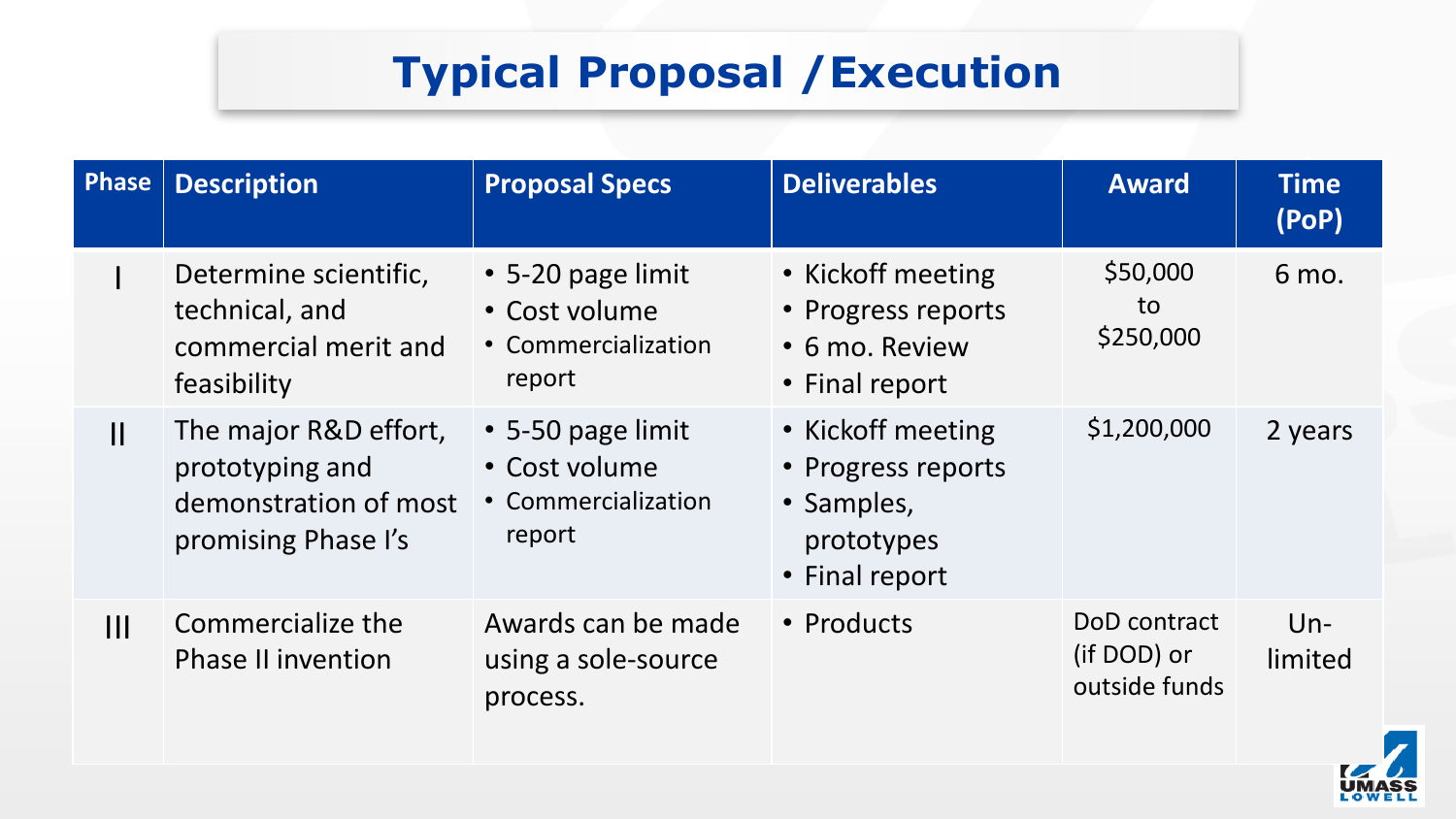# **How to choose a Topic**

#### *Read, read, read*

- Does it fit your product development goals, strategy, and funding ▶ timeline?
- Can your idea offer the following:
	- Responsive to Topic
	- Innovative, not routine
	- Has potential for Commercialization
	- Is propelled by a great Team



- Note: 66% of work must be done by the small company in Phase I, 50% in Phase II
	- R&D must be done in the US
	- STTR can be 60% university

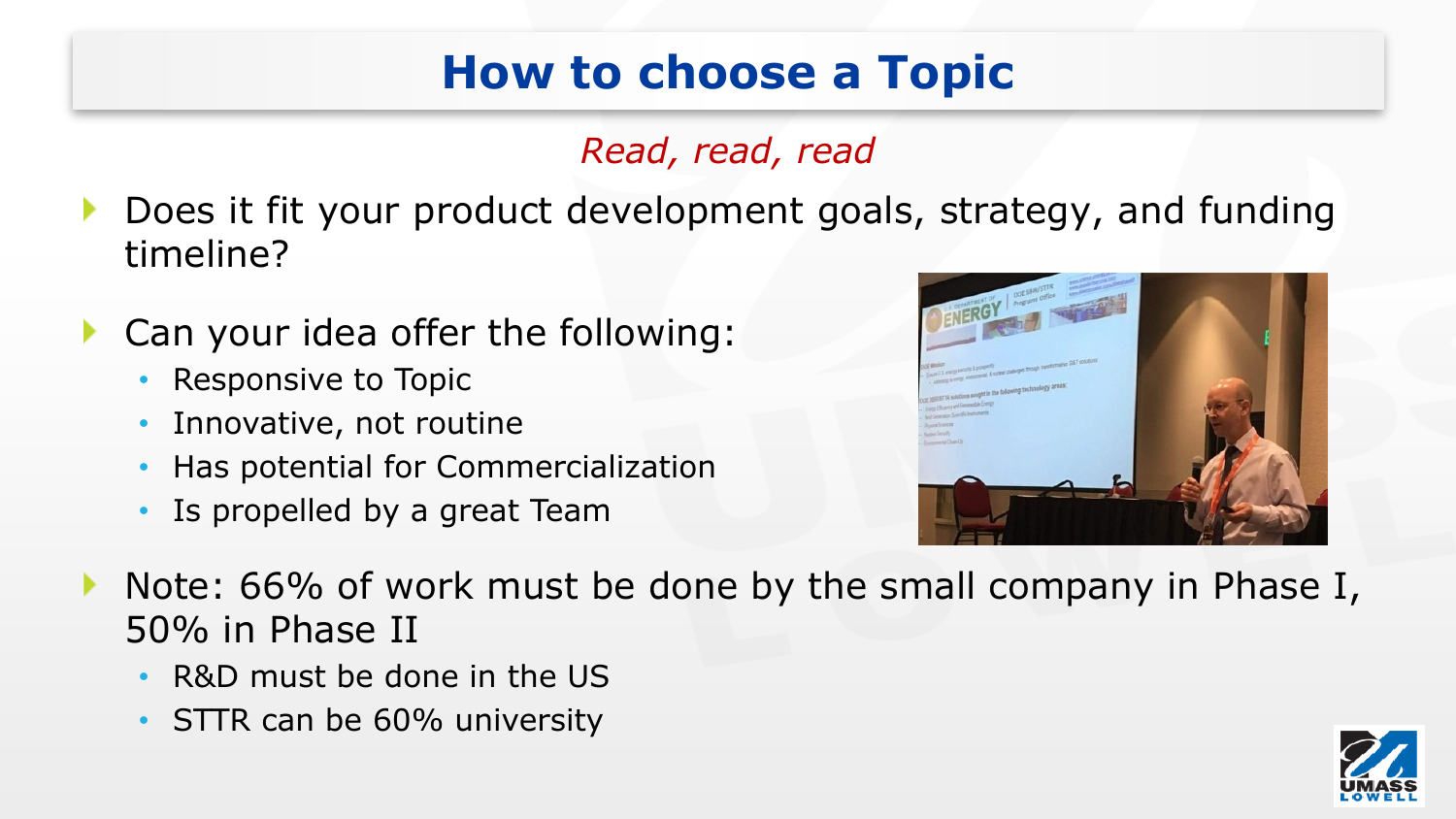# **Writing Your Proposal**

- 1. Find appropriate Topic.
- 2. Research it a lot. Read all references.
	- *What does the customer want? Who are the incumbents?*
	- *Does it have true commercial potential? Can we compete?*
- 3. Call Topic Author and bounce your idea
	- *Listen carefully. Sometimes a Topic is just copy and paste.*
- 4. Pull together a great team
	- *Big companies can be sub-contractors*
	- *You can work with Universities in SBIRs too (not just STTRs)*
	- *Look at your calendars. A proposal takes ~100 hours to prepare*
- 5. REGISTER ON GRANTS.GOV, PAMS, SAM etc. (this can take weeks!)
- 6. Read solicitation instructions carefully.
- 7. Write draft
- 8. Red team it! Get feedback. Edit, edit, edit.
- 9. Submit final proposal on appropriate website **1 day early**.

#### I. Identification and Significance of the Problem or Opportunity.

Scintillators offer robust and predictable radionuclide detection for a reasonable price, largely because they tolerate higher impurity levels than semiconductors. However, they rarely achieve better than 3% energy resolution (ER).<sup>1</sup> LaBr<sub>3</sub> is a high brightness scintillator with < 3% ER, but it is expensive because the crystal structure is asymmetric, and thus, hard to grow as large uncracked boules. This program seeks to answer the following questions: Can we achieve  $\leq 2.5\%$ ER with a low cost (symmetric, easy to grow), low-intrinsic-background scintillator? Can this be achieved in a relatively compact volume, i.e., with stopping power similar to or greater than NaI?

Unambiguous and prompt discrimination of threat sources from benign sources is a function of the sensitivity, accuracy, and identification speed of available handheld radiation equipment. A number of studies have shown that false identification rapidly decreases in proportion to the energy resolution of the radionuclide sensor. Thus, high ER scintillators with high Z numbers that will be developed under this program will appreciably contribute to the efficient identification and interdiction of SNM.

This program is a collaborative effort between Fisk University and CapeSym. The objectives of this program are: 1) transfer technology related to novel Elpasolites materials purification and crystal growth developed at Fisk University to CapeSym for commerzialization; 2) collaboratively identify and develop scintillators with the following qualities:

- Scalable & Low cost
- Low intrinsic background iii. High energy resolution
- High detection efficiency (comparable or greater than NaI(Tl)

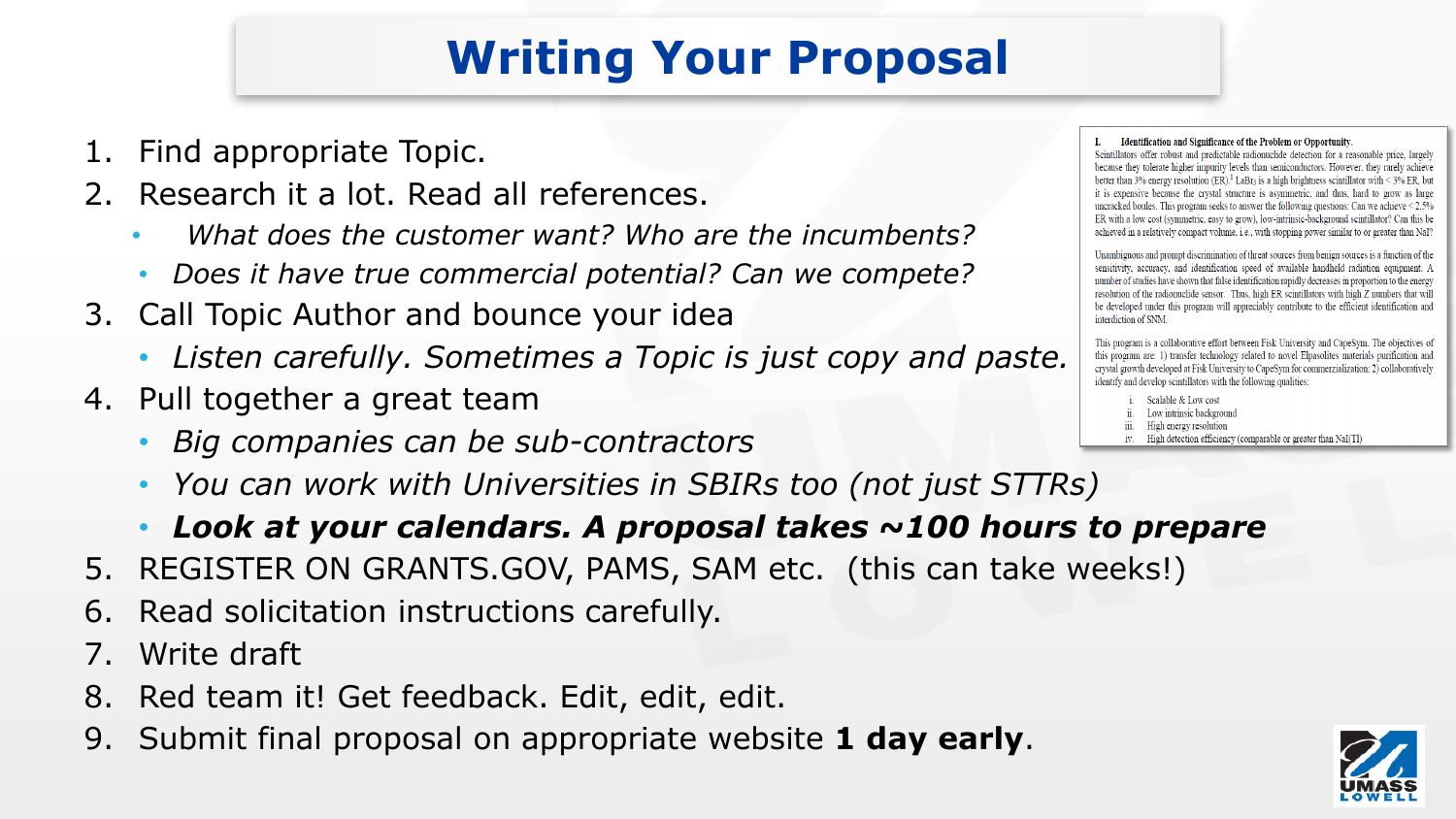### **Resources**

### SBIR notifications and support

- Agency email signups
	- Just type Agency and "sbir" in google
- SBIR.gov (managed by SBA)
- Grants.gov
- Fed Biz Opps:<https://www.fbo.gov/>
- ▶ Small Business Administration, MA (sba.gov)
	- Mass Dev Center:<https://www.msbdc.org/>
- LinkedIn
- SBIR newsletters
- Me: Stacy\_Swider@uml.edu Þ.







**U.S. Small Business** Administration